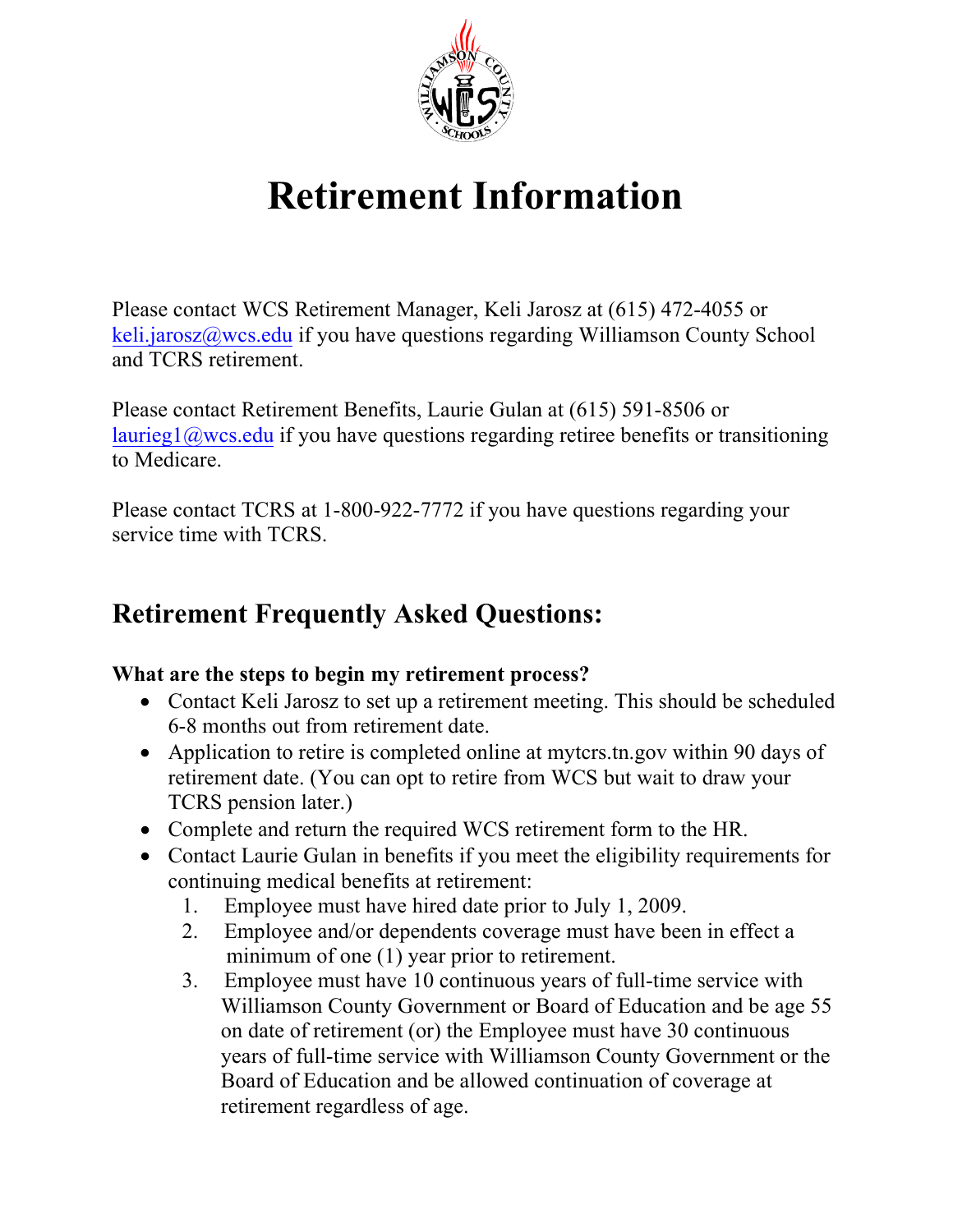#### **When am I eligible to retire with TCRS?**

- 5 years vested
- Legacy Plan- Full Service: age 60 Early: age 55 or 30 years of service credit. Certified staff hired or previously enrolled in TCRS prior to July 1, 2014. All full-time classified staff.
- Hybrid Plan- Full Service: rule of 90 or age 65 Early: rule of 80 or age 60 Certified staff hired on or after July 1, 2014.

## **How do I view my retirement calculations?**

• Log into myters.tn.gov and create an account to view your credits or call TCRS at 1-800-922-7772 and request a benefit estimate.

# **What happens to my sick time and/or vacation time when I retire?**

- Your sick time will be transferred to TCRS toward service credit. (20 sick days are equal to 1 month of service credit)
- You will receive payment for up to 24 vacation days accrued. Anything over 24 days will be transferred to sick time and applied to service credit.

# **Can I purchase retirement years?**

• Request an application with TCRS to purchase years where contributions were not paid while working with any TN entity.

## **How do I know my correct retirement date?**

- The date of your retirement is the *day after* the last paid date of employment.
- The required WCS retirement form should state your last day of employment. When completing the TCRS application, your retirement date is the day after your last day of employment. Example: last day of employment is May 26, your retirement date will be May 27.

#### **When should I expect my last paycheck from WCS and first TCRS Pension deposit?**

- Final paychecks can be expected two weeks after your last day of work.
- It can take TCRS 60-90 days to calculate your retirement and the reason for the 90 days out from retirement to complete your retirement application.